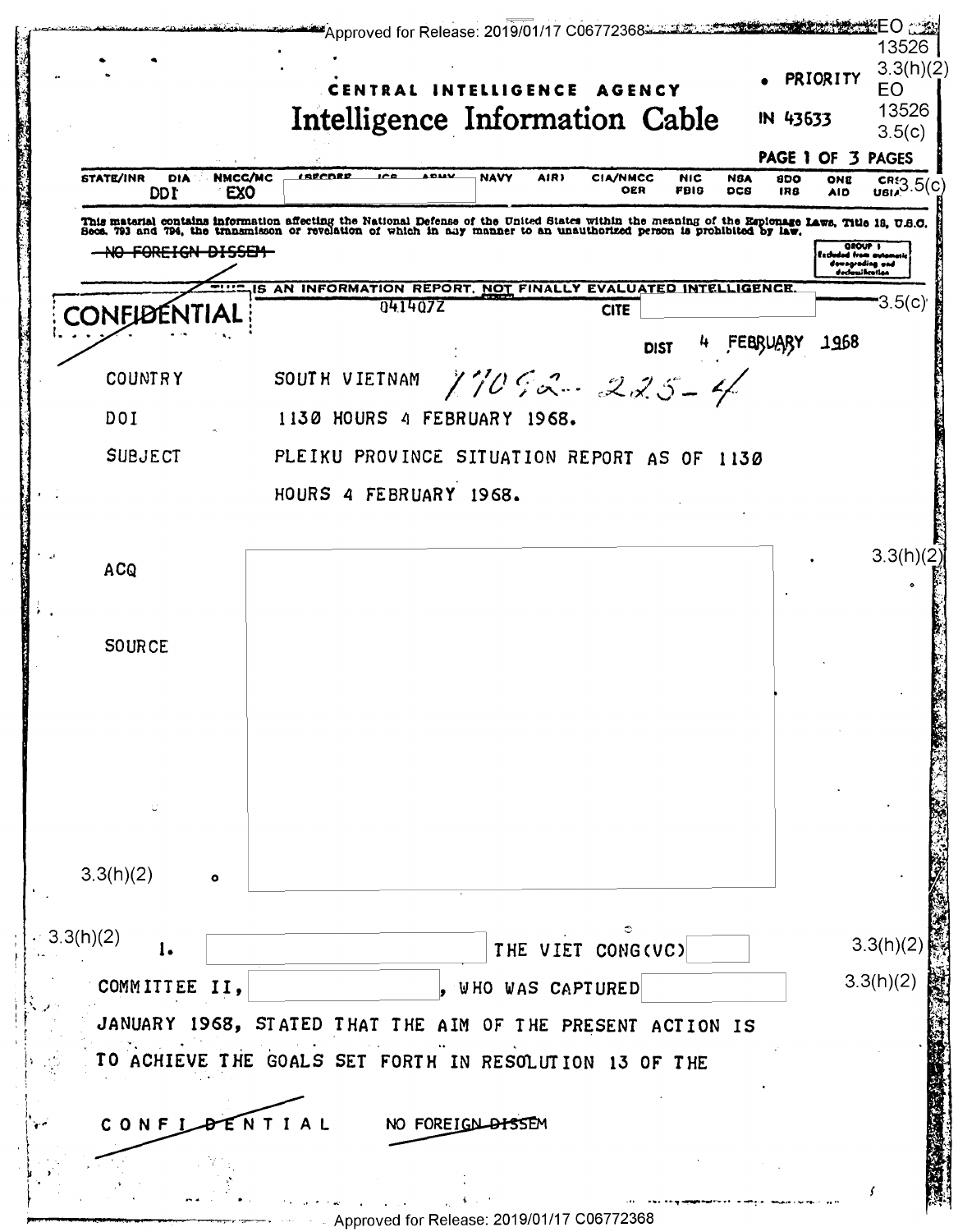|                                                              | Approved for Release: 2019/01/17 C06772368                          |
|--------------------------------------------------------------|---------------------------------------------------------------------|
|                                                              | 3.5(c)                                                              |
|                                                              | PAGE 2 OF 3 PAGES                                                   |
| NO FOREIGN DISSEM<br>CONFIDENTIAL                            |                                                                     |
| (dissem controls)<br>(classification)                        |                                                                     |
| CENTRAL NORTH VIETNAM COMMUNIST (LAO DONG) PARTY, THAT IS,   |                                                                     |
| GUIDE PEOPLE TO STRIKE AND DEMONSTRATE AND TO LIBERATE ALL   |                                                                     |
| AREAS.                                                       | 3.3(h)(2)<br>THE PRESENT OFFENSIVE                                  |
| WAS SCHEDULED TO LAST SEVEN DAYS AND WILL END ON 5 FEB.      |                                                                     |
| $2\cdot$                                                     | ALLIED ACTION THIS WEEK RESULTED IN ALMOST COMPLETE                 |
| ANNIHILATION OF THE VC H-15 LOCAL FORCE BATTALION (BN):      |                                                                     |
|                                                              | THE COMMANDING OFFICER WAS CAPTURED AND ONLY 23 MEN ARE UNACCOUNTED |
| FOR.                                                         |                                                                     |
| 3.                                                           | THE VC 407TH AND 408TH SAPPER BNS SUFFERED SEVERE                   |
| LOSSES:                                                      | THEIR OFFENSIVE CAPABILITY IS EXTREMELY LIMITED.                    |
| THE 4TH AND THE 5TH BNS OF THE NORTH VIETNAMESE ARMY (NVA)   |                                                                     |
| 95B REGIMENT (REGT) AND THE NVA 32ND REGT ARE BELIEVED TO    |                                                                     |
| BE IN THE NORTHWESTERN PART OF PLEIKU PROVINCE. ACCORDING    |                                                                     |
| TO A SPECIAL POLICE AGENT REPORT OF 4 FEBRUARY, TWO VC       |                                                                     |
| BATTALIONS ARE ABOUT 15 MILES NORTHWEST OF PLEIKU CITY AND   |                                                                     |
| POSE A POSSIBLE THREAT TO THE PLEIKU AREA. AN ATTACK AGAINST |                                                                     |
|                                                              | PLEIKU CITY ON THE NIGHT OF 4 FEBRUARY IS A DEFINITE POSSIBILITY.   |
|                                                              |                                                                     |
| CONFIDENTIAL<br>NO EORETGN DISSEM                            |                                                                     |
|                                                              |                                                                     |
|                                                              |                                                                     |
|                                                              |                                                                     |

CONFIDENTIAL. NO FOREIGN DISSEM

•